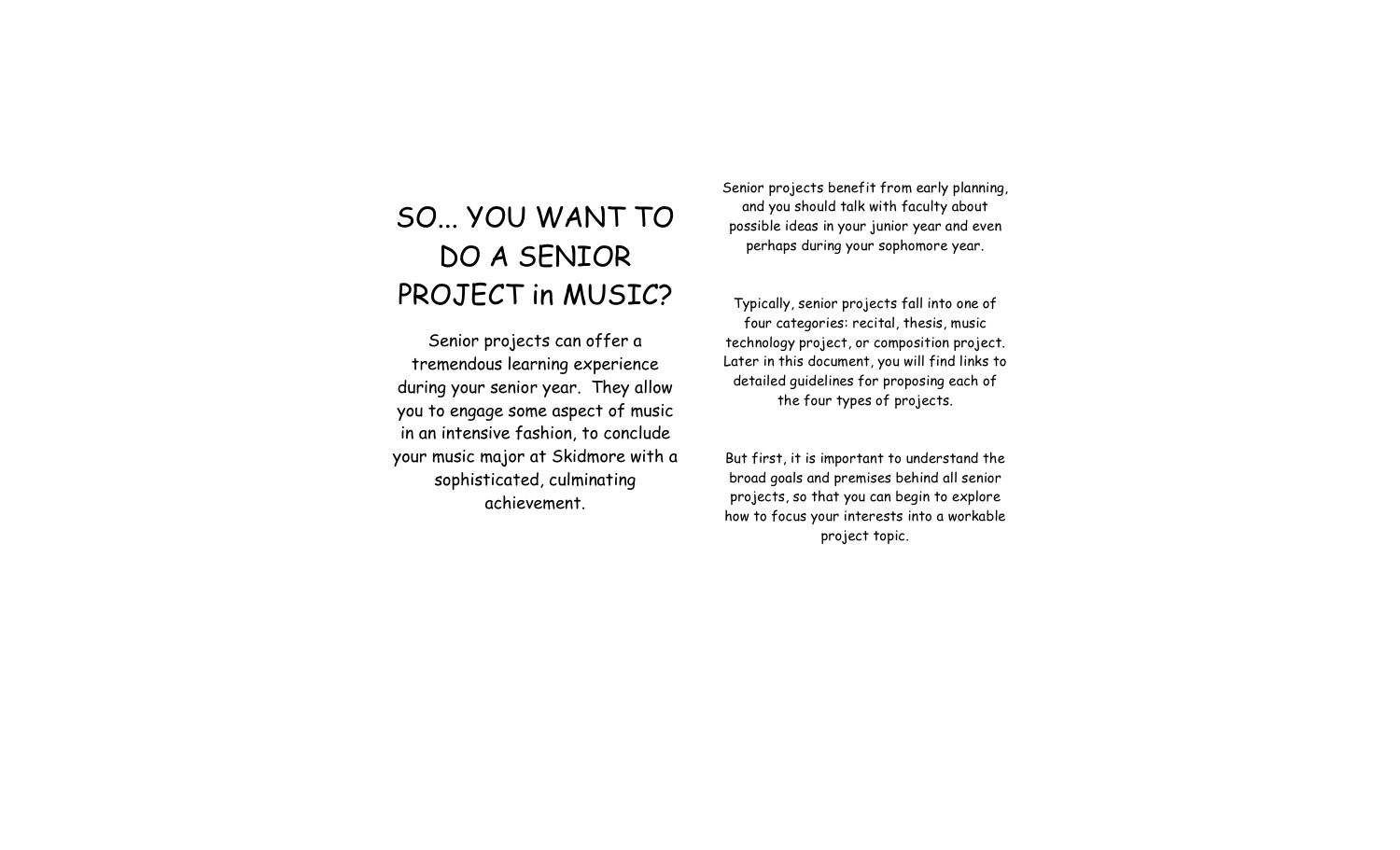# **WHAT A SENIOR PROJECT IS...**

### 1. **A senior project provides a capstone academic experience for the music major**.

As such, it should grow naturally and logically out of the kinds of musical repertoire studied within the major and develop directly out of the modes of study and analysis that you have encountered in the music curriculum at Skidmore.

### 2. **Senior projects are supervised academic experiences.**

A senior project allows you to work intensively with a supervising faculty member, drawing on the expertise of that professor for guidance throughout the course of the project. For this reason, it is important that you shape a senior

project around a topic and approach that reflects a point of intersection between your personal musical interests, and the interests and expertise of the supervising faculty person. As one of the first steps in devising a focus for a senior project, you are encouraged to talk to a wide range of department faculty, and explore how your interests might benefit from the expertise of any potential supervisor. Although you can pursue a wide range of personal interests in a senior project, the range is not infinitely broad.

3. **In a senior project, you build directly on the curricular foundation acquired during the earlier work in the major.**

While the department encourages students to explore, through coursework and independent study, new areas of musical study right to the end of the senior year, senior projects are not the place for

acquiring rudimentary skills in a new area of study. A senior project whether a composition, a music technology project, a recital, or a thesis—should be the culmination of your work in a particular area of concentration, and should reflect a level of sophistication that can only come through building upon previous study in that area from earlier semesters.

Consequently, some types of senior projects list explicit prerequisites to ensure some competence in the area of concentration; some are not so explicit. You are strongly urged to begin planning a senior project in your junior year, or even earlier, talking to faculty and taking appropriate preparatory courses, to ensure that they lay sufficient groundwork for a capstone project.

4. **A senior project is a coherent demonstration of the your mastery in a focused area of interest** .

#### **AND...WHAT A SENIOR PROJECT IS NOT...**

It is not an exploration of some area of music that, however interesting and worthwhile, is not connected to the expertise of the faculty, or to the types of material or the modes of analysis covered within the curriculum

> It is not a loosely held-together sampling of diverse interests.

**For detailed guidelines for the four categories of Senior Project, link to:**

http://www.skidmore.edu/academics/ music/Majoring/Capstone.htm